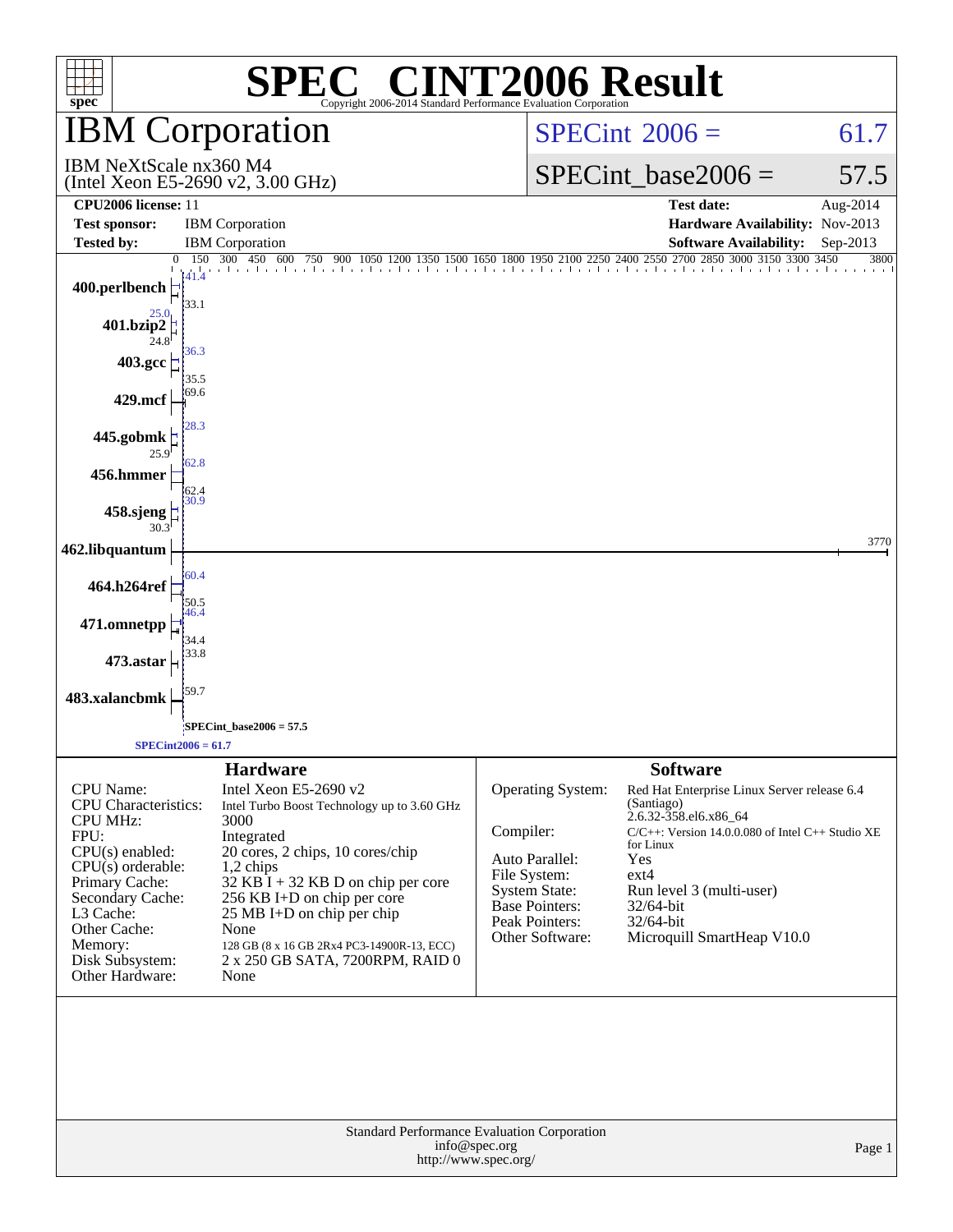

# IBM Corporation

# $SPECint2006 = 61.7$  $SPECint2006 = 61.7$

#### IBM NeXtScale nx360 M4

(Intel Xeon E5-2690 v2, 3.00 GHz)

SPECint base2006 =  $57.5$ 

**[CPU2006 license:](http://www.spec.org/auto/cpu2006/Docs/result-fields.html#CPU2006license)** 11 **[Test date:](http://www.spec.org/auto/cpu2006/Docs/result-fields.html#Testdate)** Aug-2014 **[Test sponsor:](http://www.spec.org/auto/cpu2006/Docs/result-fields.html#Testsponsor)** IBM Corporation **[Hardware Availability:](http://www.spec.org/auto/cpu2006/Docs/result-fields.html#HardwareAvailability)** Nov-2013 **[Tested by:](http://www.spec.org/auto/cpu2006/Docs/result-fields.html#Testedby)** IBM Corporation **[Software Availability:](http://www.spec.org/auto/cpu2006/Docs/result-fields.html#SoftwareAvailability)** Sep-2013

#### **[Results Table](http://www.spec.org/auto/cpu2006/Docs/result-fields.html#ResultsTable)**

|                    | <b>Base</b>                                       |       |                |              |                                                     |       |                | <b>Peak</b>  |                |              |                |              |  |
|--------------------|---------------------------------------------------|-------|----------------|--------------|-----------------------------------------------------|-------|----------------|--------------|----------------|--------------|----------------|--------------|--|
| <b>Benchmark</b>   | <b>Seconds</b>                                    | Ratio | <b>Seconds</b> | <b>Ratio</b> | <b>Seconds</b>                                      | Ratio | <b>Seconds</b> | <b>Ratio</b> | <b>Seconds</b> | <b>Ratio</b> | <b>Seconds</b> | <b>Ratio</b> |  |
| 400.perlbench      | 295                                               | 33.1  | 295            | 33.1         | 295                                                 | 33.1  | 236            | 41.4         | 236            | 41.4         | 236            | 41.4         |  |
| 401.bzip2          | 390                                               | 24.7  | 390            | 24.8         | 390                                                 | 24.8  | 386            | 25.0         | 386            | 25.0         | 386            | 25.0         |  |
| $403.\mathrm{gcc}$ | 227                                               | 35.5  | 227            | 35.5         | 226                                                 | 35.6  | 222            | 36.3         | 221            | 36.4         | 222            | 36.3         |  |
| $429$ .mcf         | 130                                               | 69.9  | 132            | 69.1         | 131                                                 | 69.6  | 130            | 69.9         | 132            | 69.1         | 131            | 69.6         |  |
| $445$ .gobmk       | 404                                               | 26.0  | 404            | 25.9         | 405                                                 | 25.9  | 371            | 28.3         | 371            | 28.3         | 371            | 28.3         |  |
| 456.hmmer          | 149                                               | 62.5  | 152            | 61.4         | 150                                                 | 62.4  | 149            | 62.8         | 149            | 62.8         | 150            | 62.2         |  |
| $458$ .sjeng       | 400                                               | 30.2  | 400            | 30.3         | 400                                                 | 30.3  | 392            | 30.9         | <u>392</u>     | 30.9         | 392            | 30.9         |  |
| 462.libquantum     | 5.50                                              | 3770  | 5.49           | 3770         | 5.90                                                | 3510  | 5.50           | 3770         | 5.49           | 3770         | 5.90           | 3510         |  |
| 464.h264ref        | 438                                               | 50.5  | 439            | 50.4         | 439                                                 | 50.5  | 366            | 60.5         | 366            | 60.4         | 367            | 60.3         |  |
| 471.omnetpp        | 182                                               | 34.4  | 181            | 34.5         | 219                                                 | 28.5  | 130            | 48.3         | 135            | 46.3         | 135            | 46.4         |  |
| 473.astar          | 208                                               | 33.8  | 208            | 33.8         | 210                                                 | 33.5  | 208            | 33.8         | 208            | 33.8         | 210            | 33.5         |  |
| 483.xalancbmk      | 118                                               | 58.3  | 116            | 59.7         | 115                                                 | 59.7  | 118            | 58.3         | <b>116</b>     | 59.7         | 115            | 59.7         |  |
|                    | Decute ennoye in the order in which they were mun |       |                |              | Dold underlined text indicates a madien massurement |       |                |              |                |              |                |              |  |

Results appear in the [order in which they were run.](http://www.spec.org/auto/cpu2006/Docs/result-fields.html#RunOrder) Bold underlined text [indicates a median measurement.](http://www.spec.org/auto/cpu2006/Docs/result-fields.html#Median)

### **[Operating System Notes](http://www.spec.org/auto/cpu2006/Docs/result-fields.html#OperatingSystemNotes)**

 Stack size set to unlimited using "ulimit -s unlimited" Zone reclaim mode enabled with: echo 1 > /proc/sys/vm/zone\_reclaim\_mode Intel Idle Driver disabled with the following Linux kernel parameter in /etc/grub.conf: intel\_idle.max\_cstate=0

### **[Platform Notes](http://www.spec.org/auto/cpu2006/Docs/result-fields.html#PlatformNotes)**

 BIOS setting: Operating Mode set to Maximum Performance Hyper-Threading set to Disable Sysinfo program /home/SPECcpu-20140116-ic14.0/config/sysinfo.rev6818 \$Rev: 6818 \$ \$Date:: 2012-07-17 #\$ e86d102572650a6e4d596a3cee98f191 running on nx360M4 Mon Aug 18 02:16:36 2014

 This section contains SUT (System Under Test) info as seen by some common utilities. To remove or add to this section, see: <http://www.spec.org/cpu2006/Docs/config.html#sysinfo>

 From /proc/cpuinfo model name : Intel(R) Xeon(R) CPU E5-2690 v2 @ 3.00GHz 2 "physical id"s (chips) 20 "processors" cores, siblings (Caution: counting these is hw and system dependent. The following excerpts from /proc/cpuinfo might not be reliable. Use with caution.) cpu cores : 10

Continued on next page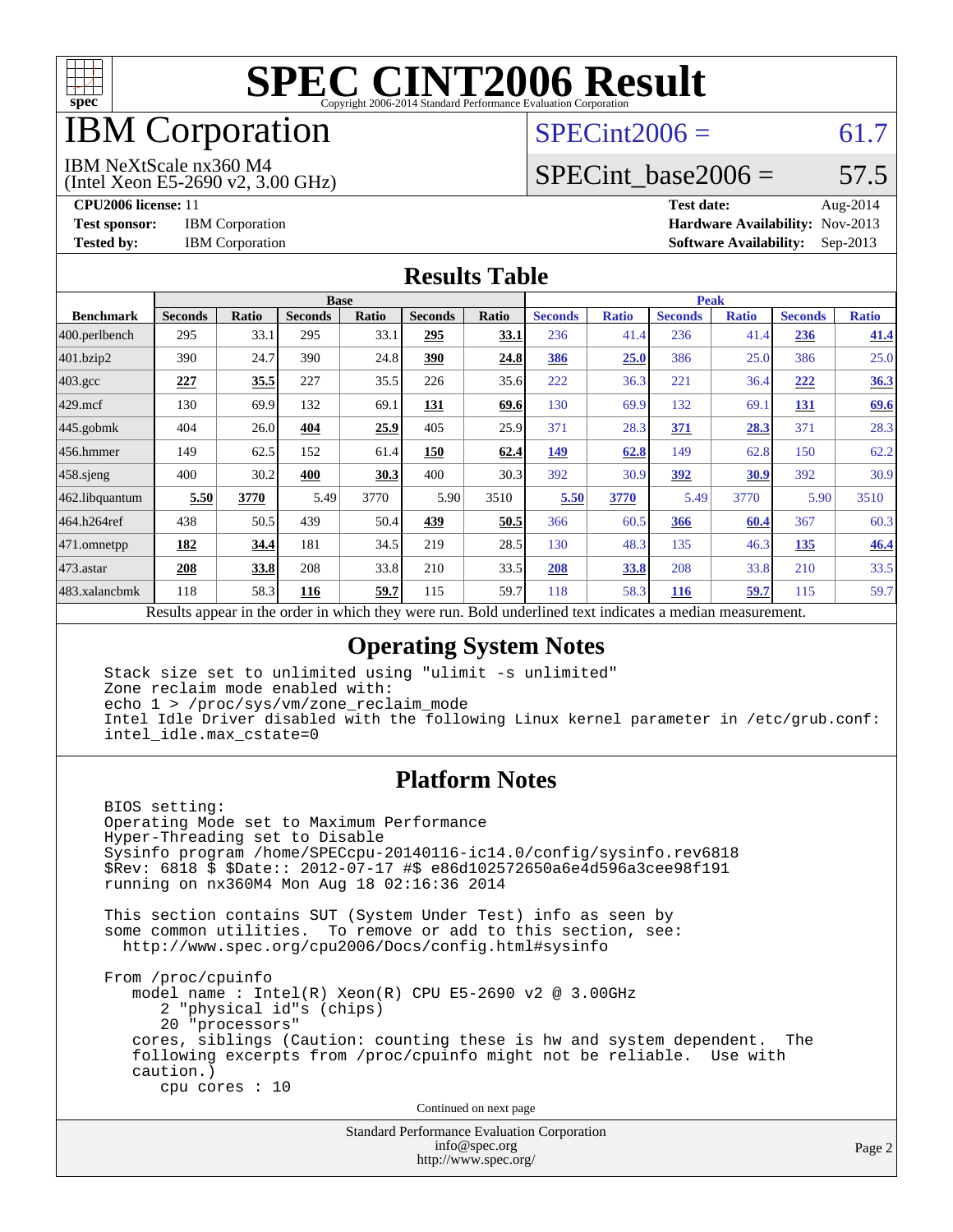

IBM Corporation

 $SPECint2006 = 61.7$  $SPECint2006 = 61.7$ 

(Intel Xeon E5-2690 v2, 3.00 GHz) IBM NeXtScale nx360 M4

SPECint base2006 =  $57.5$ 

**[CPU2006 license:](http://www.spec.org/auto/cpu2006/Docs/result-fields.html#CPU2006license)** 11 **[Test date:](http://www.spec.org/auto/cpu2006/Docs/result-fields.html#Testdate)** Aug-2014 **[Test sponsor:](http://www.spec.org/auto/cpu2006/Docs/result-fields.html#Testsponsor)** IBM Corporation **[Hardware Availability:](http://www.spec.org/auto/cpu2006/Docs/result-fields.html#HardwareAvailability)** Nov-2013 **[Tested by:](http://www.spec.org/auto/cpu2006/Docs/result-fields.html#Testedby)** IBM Corporation **[Software Availability:](http://www.spec.org/auto/cpu2006/Docs/result-fields.html#SoftwareAvailability)** Sep-2013

#### **[Platform Notes \(Continued\)](http://www.spec.org/auto/cpu2006/Docs/result-fields.html#PlatformNotes)**

 siblings : 10 physical 0: cores 0 1 2 3 4 8 9 10 11 12 physical 1: cores 0 1 2 3 4 8 9 10 11 12 cache size : 25600 KB From /proc/meminfo MemTotal: 132089664 kB HugePages\_Total: 0<br>Hugepagesize: 2048 kB Hugepagesize: /usr/bin/lsb\_release -d Red Hat Enterprise Linux Server release 6.4 (Santiago) From /etc/\*release\* /etc/\*version\* redhat-release: Red Hat Enterprise Linux Server release 6.4 (Santiago) system-release: Red Hat Enterprise Linux Server release 6.4 (Santiago) system-release-cpe: cpe:/o:redhat:enterprise\_linux:6server:ga:server uname -a: Linux nx360M4 2.6.32-358.el6.x86\_64 #1 SMP Tue Jan 29 11:47:41 EST 2013 x86\_64 x86\_64 x86\_64 GNU/Linux run-level 3 Aug 16 22:48 SPEC is set to: /home/SPECcpu-20140116-ic14.0 Size Used Avail Use% Mounted on /dev/mapper/vg\_nx360m4-lv\_home ext4 403G 13G 370G 4% /home Additional information from dmidecode: BIOS IBM -[FHE107NUS-1.20]- 06/03/2014 Memory: 8x Samsung M393B2G70QH0-CMA 16 GB 1867 MHz 2 rank

(End of data from sysinfo program)

#### **[General Notes](http://www.spec.org/auto/cpu2006/Docs/result-fields.html#GeneralNotes)**

Environment variables set by runspec before the start of the run: KMP AFFINITY = "granularity=fine, scatter" LD\_LIBRARY\_PATH = "/home/SPECcpu-20140116-ic14.0/libs/32:/home/SPECcpu-20140116-ic14.0/libs/64:/home/SPECcpu-20140116-ic14.0/sh" OMP\_NUM\_THREADS = "20"

 Binaries compiled on a system with 1x Core i7-860 CPU + 8GB memory using RedHat EL 6.4 Transparent Huge Pages enabled with: echo always > /sys/kernel/mm/redhat\_transparent\_hugepage/enabled runspec command invoked through numactl i.e.: numactl --interleave=all runspec <etc>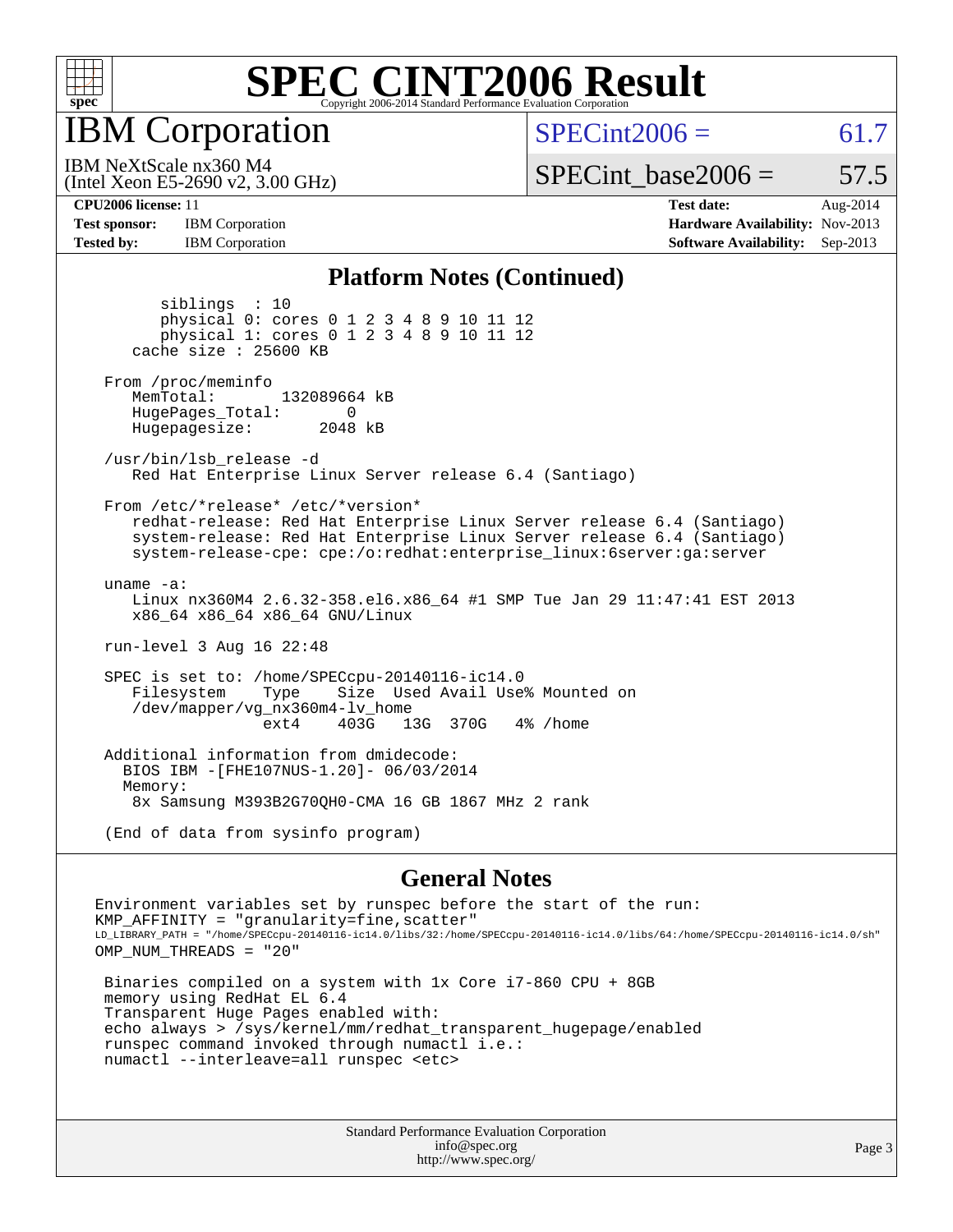

# IBM Corporation

 $SPECint2006 = 61.7$  $SPECint2006 = 61.7$ 

(Intel Xeon E5-2690 v2, 3.00 GHz) IBM NeXtScale nx360 M4

SPECint base2006 =  $57.5$ 

**[Test sponsor:](http://www.spec.org/auto/cpu2006/Docs/result-fields.html#Testsponsor)** IBM Corporation **[Hardware Availability:](http://www.spec.org/auto/cpu2006/Docs/result-fields.html#HardwareAvailability)** Nov-2013

**[CPU2006 license:](http://www.spec.org/auto/cpu2006/Docs/result-fields.html#CPU2006license)** 11 **[Test date:](http://www.spec.org/auto/cpu2006/Docs/result-fields.html#Testdate)** Aug-2014 **[Tested by:](http://www.spec.org/auto/cpu2006/Docs/result-fields.html#Testedby)** IBM Corporation **[Software Availability:](http://www.spec.org/auto/cpu2006/Docs/result-fields.html#SoftwareAvailability)** Sep-2013

# **[Base Compiler Invocation](http://www.spec.org/auto/cpu2006/Docs/result-fields.html#BaseCompilerInvocation)**

[C benchmarks](http://www.spec.org/auto/cpu2006/Docs/result-fields.html#Cbenchmarks):  $\text{icc}$   $-\text{m64}$ 

[C++ benchmarks:](http://www.spec.org/auto/cpu2006/Docs/result-fields.html#CXXbenchmarks) [icpc -m64](http://www.spec.org/cpu2006/results/res2014q3/cpu2006-20140819-30954.flags.html#user_CXXbase_intel_icpc_64bit_fc66a5337ce925472a5c54ad6a0de310)

### **[Base Portability Flags](http://www.spec.org/auto/cpu2006/Docs/result-fields.html#BasePortabilityFlags)**

 400.perlbench: [-DSPEC\\_CPU\\_LP64](http://www.spec.org/cpu2006/results/res2014q3/cpu2006-20140819-30954.flags.html#b400.perlbench_basePORTABILITY_DSPEC_CPU_LP64) [-DSPEC\\_CPU\\_LINUX\\_X64](http://www.spec.org/cpu2006/results/res2014q3/cpu2006-20140819-30954.flags.html#b400.perlbench_baseCPORTABILITY_DSPEC_CPU_LINUX_X64) 401.bzip2: [-DSPEC\\_CPU\\_LP64](http://www.spec.org/cpu2006/results/res2014q3/cpu2006-20140819-30954.flags.html#suite_basePORTABILITY401_bzip2_DSPEC_CPU_LP64) 403.gcc: [-DSPEC\\_CPU\\_LP64](http://www.spec.org/cpu2006/results/res2014q3/cpu2006-20140819-30954.flags.html#suite_basePORTABILITY403_gcc_DSPEC_CPU_LP64) 429.mcf: [-DSPEC\\_CPU\\_LP64](http://www.spec.org/cpu2006/results/res2014q3/cpu2006-20140819-30954.flags.html#suite_basePORTABILITY429_mcf_DSPEC_CPU_LP64) 445.gobmk: [-DSPEC\\_CPU\\_LP64](http://www.spec.org/cpu2006/results/res2014q3/cpu2006-20140819-30954.flags.html#suite_basePORTABILITY445_gobmk_DSPEC_CPU_LP64) 456.hmmer: [-DSPEC\\_CPU\\_LP64](http://www.spec.org/cpu2006/results/res2014q3/cpu2006-20140819-30954.flags.html#suite_basePORTABILITY456_hmmer_DSPEC_CPU_LP64) 458.sjeng: [-DSPEC\\_CPU\\_LP64](http://www.spec.org/cpu2006/results/res2014q3/cpu2006-20140819-30954.flags.html#suite_basePORTABILITY458_sjeng_DSPEC_CPU_LP64) 462.libquantum: [-DSPEC\\_CPU\\_LP64](http://www.spec.org/cpu2006/results/res2014q3/cpu2006-20140819-30954.flags.html#suite_basePORTABILITY462_libquantum_DSPEC_CPU_LP64) [-DSPEC\\_CPU\\_LINUX](http://www.spec.org/cpu2006/results/res2014q3/cpu2006-20140819-30954.flags.html#b462.libquantum_baseCPORTABILITY_DSPEC_CPU_LINUX) 464.h264ref: [-DSPEC\\_CPU\\_LP64](http://www.spec.org/cpu2006/results/res2014q3/cpu2006-20140819-30954.flags.html#suite_basePORTABILITY464_h264ref_DSPEC_CPU_LP64) 471.omnetpp: [-DSPEC\\_CPU\\_LP64](http://www.spec.org/cpu2006/results/res2014q3/cpu2006-20140819-30954.flags.html#suite_basePORTABILITY471_omnetpp_DSPEC_CPU_LP64) 473.astar: [-DSPEC\\_CPU\\_LP64](http://www.spec.org/cpu2006/results/res2014q3/cpu2006-20140819-30954.flags.html#suite_basePORTABILITY473_astar_DSPEC_CPU_LP64) 483.xalancbmk: [-DSPEC\\_CPU\\_LP64](http://www.spec.org/cpu2006/results/res2014q3/cpu2006-20140819-30954.flags.html#suite_basePORTABILITY483_xalancbmk_DSPEC_CPU_LP64) [-DSPEC\\_CPU\\_LINUX](http://www.spec.org/cpu2006/results/res2014q3/cpu2006-20140819-30954.flags.html#b483.xalancbmk_baseCXXPORTABILITY_DSPEC_CPU_LINUX)

### **[Base Optimization Flags](http://www.spec.org/auto/cpu2006/Docs/result-fields.html#BaseOptimizationFlags)**

[C benchmarks](http://www.spec.org/auto/cpu2006/Docs/result-fields.html#Cbenchmarks):

[-xSSE4.2](http://www.spec.org/cpu2006/results/res2014q3/cpu2006-20140819-30954.flags.html#user_CCbase_f-xSSE42_f91528193cf0b216347adb8b939d4107) [-ipo](http://www.spec.org/cpu2006/results/res2014q3/cpu2006-20140819-30954.flags.html#user_CCbase_f-ipo) [-O3](http://www.spec.org/cpu2006/results/res2014q3/cpu2006-20140819-30954.flags.html#user_CCbase_f-O3) [-no-prec-div](http://www.spec.org/cpu2006/results/res2014q3/cpu2006-20140819-30954.flags.html#user_CCbase_f-no-prec-div) [-parallel](http://www.spec.org/cpu2006/results/res2014q3/cpu2006-20140819-30954.flags.html#user_CCbase_f-parallel) [-opt-prefetch](http://www.spec.org/cpu2006/results/res2014q3/cpu2006-20140819-30954.flags.html#user_CCbase_f-opt-prefetch) [-auto-p32](http://www.spec.org/cpu2006/results/res2014q3/cpu2006-20140819-30954.flags.html#user_CCbase_f-auto-p32)

[C++ benchmarks:](http://www.spec.org/auto/cpu2006/Docs/result-fields.html#CXXbenchmarks)

[-xSSE4.2](http://www.spec.org/cpu2006/results/res2014q3/cpu2006-20140819-30954.flags.html#user_CXXbase_f-xSSE42_f91528193cf0b216347adb8b939d4107) [-ipo](http://www.spec.org/cpu2006/results/res2014q3/cpu2006-20140819-30954.flags.html#user_CXXbase_f-ipo) [-O3](http://www.spec.org/cpu2006/results/res2014q3/cpu2006-20140819-30954.flags.html#user_CXXbase_f-O3) [-no-prec-div](http://www.spec.org/cpu2006/results/res2014q3/cpu2006-20140819-30954.flags.html#user_CXXbase_f-no-prec-div) [-opt-prefetch](http://www.spec.org/cpu2006/results/res2014q3/cpu2006-20140819-30954.flags.html#user_CXXbase_f-opt-prefetch) [-auto-p32](http://www.spec.org/cpu2006/results/res2014q3/cpu2006-20140819-30954.flags.html#user_CXXbase_f-auto-p32) [-Wl,-z,muldefs](http://www.spec.org/cpu2006/results/res2014q3/cpu2006-20140819-30954.flags.html#user_CXXbase_link_force_multiple1_74079c344b956b9658436fd1b6dd3a8a) [-L/sh -lsmartheap64](http://www.spec.org/cpu2006/results/res2014q3/cpu2006-20140819-30954.flags.html#user_CXXbase_SmartHeap64_ed4ef857ce90951921efb0d91eb88472)

## **[Base Other Flags](http://www.spec.org/auto/cpu2006/Docs/result-fields.html#BaseOtherFlags)**

[C benchmarks](http://www.spec.org/auto/cpu2006/Docs/result-fields.html#Cbenchmarks):

403.gcc: [-Dalloca=\\_alloca](http://www.spec.org/cpu2006/results/res2014q3/cpu2006-20140819-30954.flags.html#b403.gcc_baseEXTRA_CFLAGS_Dalloca_be3056838c12de2578596ca5467af7f3)

# **[Peak Compiler Invocation](http://www.spec.org/auto/cpu2006/Docs/result-fields.html#PeakCompilerInvocation)**

[C benchmarks \(except as noted below\)](http://www.spec.org/auto/cpu2006/Docs/result-fields.html#Cbenchmarksexceptasnotedbelow):  $\text{icc}$  -m64

Continued on next page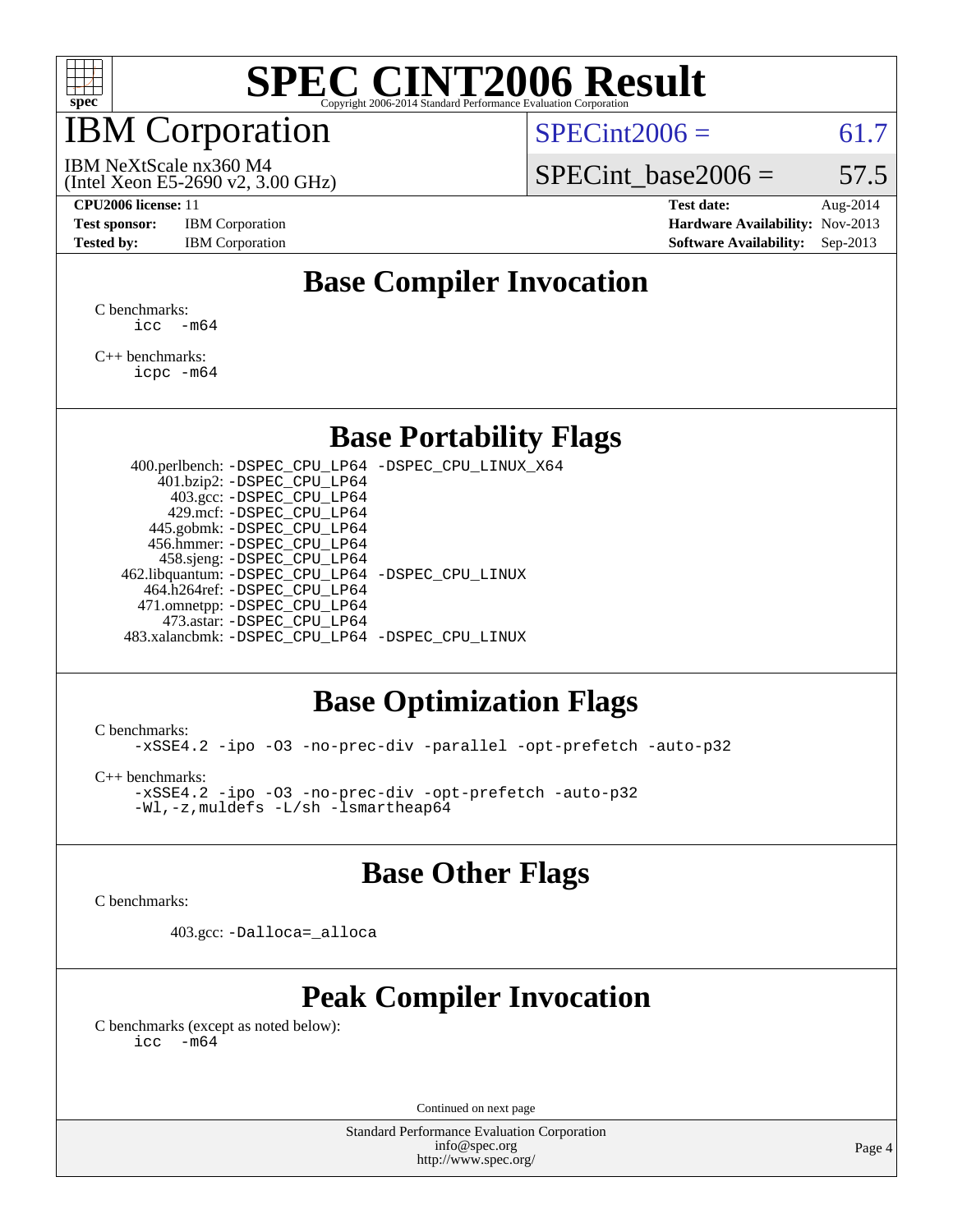

IBM Corporation

 $SPECint2006 = 61.7$  $SPECint2006 = 61.7$ 

(Intel Xeon E5-2690 v2, 3.00 GHz) IBM NeXtScale nx360 M4

SPECint base2006 =  $57.5$ 

**[CPU2006 license:](http://www.spec.org/auto/cpu2006/Docs/result-fields.html#CPU2006license)** 11 **[Test date:](http://www.spec.org/auto/cpu2006/Docs/result-fields.html#Testdate)** Aug-2014 **[Test sponsor:](http://www.spec.org/auto/cpu2006/Docs/result-fields.html#Testsponsor)** IBM Corporation **[Hardware Availability:](http://www.spec.org/auto/cpu2006/Docs/result-fields.html#HardwareAvailability)** Nov-2013 [Tested by:](http://www.spec.org/auto/cpu2006/Docs/result-fields.html#Testedby) IBM Corporation **[Software Availability:](http://www.spec.org/auto/cpu2006/Docs/result-fields.html#SoftwareAvailability)** Sep-2013

# **[Peak Compiler Invocation \(Continued\)](http://www.spec.org/auto/cpu2006/Docs/result-fields.html#PeakCompilerInvocation)**

400.perlbench: [icc -m32](http://www.spec.org/cpu2006/results/res2014q3/cpu2006-20140819-30954.flags.html#user_peakCCLD400_perlbench_intel_icc_a6a621f8d50482236b970c6ac5f55f93)

445.gobmk: [icc -m32](http://www.spec.org/cpu2006/results/res2014q3/cpu2006-20140819-30954.flags.html#user_peakCCLD445_gobmk_intel_icc_a6a621f8d50482236b970c6ac5f55f93)

464.h264ref: [icc -m32](http://www.spec.org/cpu2006/results/res2014q3/cpu2006-20140819-30954.flags.html#user_peakCCLD464_h264ref_intel_icc_a6a621f8d50482236b970c6ac5f55f93)

[C++ benchmarks \(except as noted below\):](http://www.spec.org/auto/cpu2006/Docs/result-fields.html#CXXbenchmarksexceptasnotedbelow) [icpc -m64](http://www.spec.org/cpu2006/results/res2014q3/cpu2006-20140819-30954.flags.html#user_CXXpeak_intel_icpc_64bit_fc66a5337ce925472a5c54ad6a0de310)

471.omnetpp: [icpc -m32](http://www.spec.org/cpu2006/results/res2014q3/cpu2006-20140819-30954.flags.html#user_peakCXXLD471_omnetpp_intel_icpc_4e5a5ef1a53fd332b3c49e69c3330699)

### **[Peak Portability Flags](http://www.spec.org/auto/cpu2006/Docs/result-fields.html#PeakPortabilityFlags)**

```
 400.perlbench: -DSPEC_CPU_LINUX_IA32
    401.bzip2: -DSPEC_CPU_LP64
      403.gcc: -DSPEC_CPU_LP64
     429.mcf: -DSPEC_CPU_LP64
   456.hmmer: -DSPEC_CPU_LP64
    458.sjeng: -DSPEC_CPU_LP64
462.libquantum: -DSPEC_CPU_LP64 -DSPEC_CPU_LINUX
     473.astar: -DSPEC_CPU_LP64
483.xalancbmk: -DSPEC_CPU_LP64 -DSPEC_CPU_LINUX
```
# **[Peak Optimization Flags](http://www.spec.org/auto/cpu2006/Docs/result-fields.html#PeakOptimizationFlags)**

[C benchmarks](http://www.spec.org/auto/cpu2006/Docs/result-fields.html#Cbenchmarks):

```
 400.perlbench: -xSSE4.2(pass 2) -prof-gen(pass 1) -ipo(pass 2)
           -O3(pass 2) -no-prec-div(pass 2) -prof-use(pass 2)
          -opt-prefetch -ansi-alias
   401.bzip2: -xSSE4.2(pass 2) -prof-gen(pass 1) -ipo(pass 2)
           -O3(pass 2) -no-prec-div -prof-use(pass 2) -auto-ilp32
           -opt-prefetch -ansi-alias
    403.gcc: -xSSE4.2 -ipo -O3 -no-prec-div -inline-calloc
           -opt-malloc-options=3 -auto-ilp32
   429.mcf: basepeak = yes
  445.gobmk: -xSSE4.2(pass 2) -prof-gen(pass 1) -prof-use(pass 2)
           -ansi-alias
  456.hmmer: -xSSE4.2 -ipo -O3 -no-prec-div -unroll2 -auto-ilp32
           -ansi-alias
```
Continued on next page